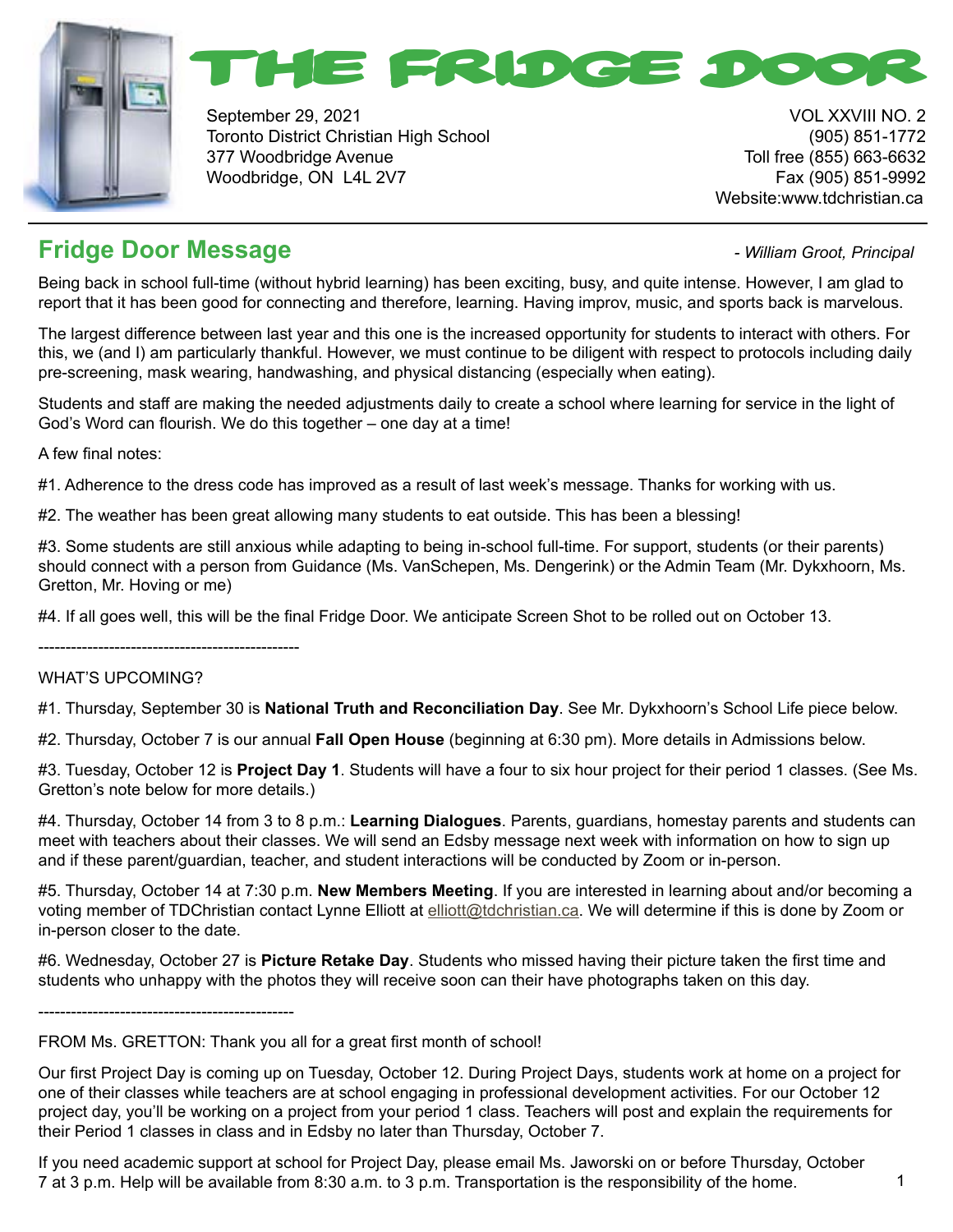#### SCHOOL LIFE by Mr. Dykxhoorn

Clubs have now been running for two weeks here at TDChristian. We have over 35 different clubs running for students to participate in. The main "why" behind our new club initiative is our desire to have students experience an increased sense of belonging here at TDChristian, a focus of the recently completed strategic plan. I am very thankful for the work of staff members who are passionately leading our students in this way.

Yesterday, Grade 10 students participated in Empathy Day at TDChristian. Students were together all day learning about empathy, how we can be empathetic, and how empathy relates to tomorrow's National Day of Truth and Reconciliation. Students listened, participated in discussions, and in group activities. Thank you to Pastor Vijay Krishnan for leading the students in the opening session.

The following are quotes from a few of the grade 10 students about some of what they learned:

"Christianity is based on empathy. God wants to help you to become a new person, not just help you complete things but help you grown to be a better person."

"God knows what we go through because he became one of us."

"An idea that impacted me was that it's hard to challenge our idealism and judgement and really see and know someone."

"Moving forward, I plan to be more empathetic within my daily life. I plan on working on listening to people without interrupting them. I plan to try and understand people, even when I don't agree with them. I am also going to ask people more questions to learn about them and their lives. Lastly, I will imagine myself in another person's shoes."

"The National Day of Truth and Reconciliation commemorates the tragic and painful history and ongoing impacts of Residential schools. The first Nations people have gone through so much and have so much hurt that if we can take a day to recognize that, we should, because it will show empathy. Empathy is important because it shows that we see them, we care, and we recognize their hurt."

Tomorrow, September 30, TDChristian staff and students will participate in the new National Day for Truth and Reconciliation. During the week leading up to the day, awareness was raised in our school through various posters and videos viewed as part of our daily announcements and classroom devotions. Thank you to teachers and students who participated in putting together a short assembly to be viewed by all students at school, tomorrow. The short assembly video will also be posted on our YouTube channel, TDCHWoodbridge.

The second round of assemblies will be on Monday, October 4. Students will be led by one of their peers in devotions and watch a class project from E-Block. For Thanksgiving, we will officially kick off our Food Drive. Non-perishable food and hygene items can be brought to the office at any time starting tomorrow and all next week. They will be dispersed between the local Vaughan Food Bank and The Good Shepherd Centre in Hamilton.

------------------------------------------------

Our ADMISSIONS cycle for 2022-23 is ramping up. Next week, Thursday, October 7 at 6:30, we will host our annual Fall Open House in-person at TDChristian.

Your help in promoting this event would be greatly appreciated.

Prospective families can RSVP for this event by completing the form found at [info.tdchristian.ca/open-house/](http://info.tdchristian.ca/open-house/) or by sending an email to Mr. Dykxhoorn at [dykxhoorn@tdchristian.ca](mailto:dykxhoorn%40tdchristian.ca?subject=).

One way that you can help us in our efforts is to share the link or promotional poster with at least one family that you know who might be considering where to send their son/daughter to high-school.

------------------------------------------------

#### LEARNING COMMONS by Ms. Jaworski

After School Homework Help: Homework Help is available mainly for students in Grades 9 and 10 on Tuesdays and Thursdays after school from 2:25 to 4 p.m. Parents or guardians of ANY student who wishes to stay after school for homework help must send an email to Ms. Michelle Jaworski [jaworski@tdchristian.ca](mailto:jaworski%40tdchristian.ca?subject=) or Edsby message her. In your message please include the name(s) and the day(s) which you would like your child to be in the Learning Commons. present. All students who wish to attend must be registered to ensure we have staff present to support all who come.

------------------------------------------------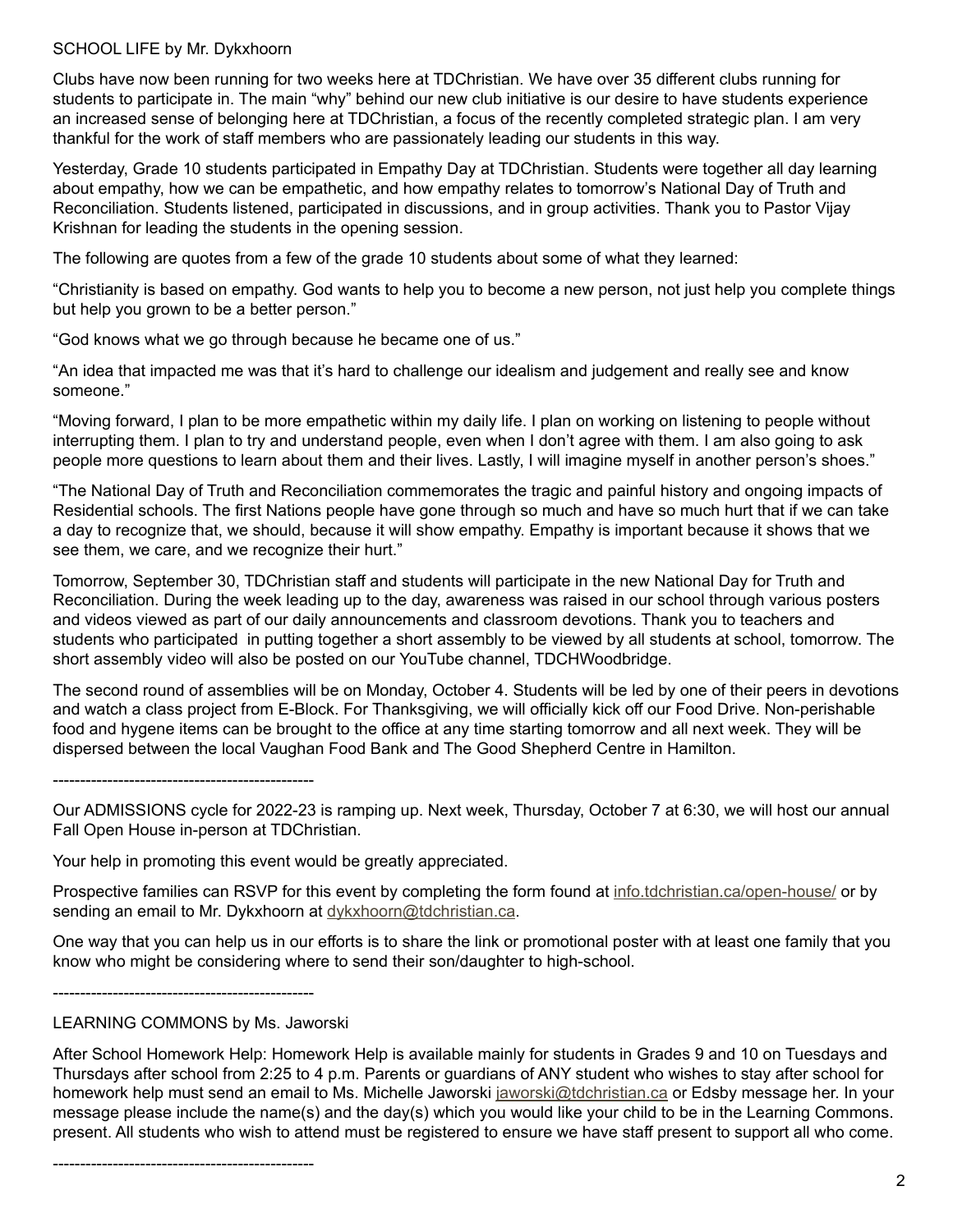#### ATHLETICS by Mr. Hoving

#1. We have slowly begun bringing sports back into school. We have had a good start for Junior and Senior Boys Volleyball as well as Girls Basketball. Each are, at least one day a week. Students work on skill development and scrimmage.

#2. We have fielded Junior and Senior Boys Soccer teams in our York Region Athletic Association League. Games began this week. See [yraa.com](http://yraa.com) for schedules, standings, and scores.

#3. Newcomers' skate for all students playing in our Intramural Hockey League for the first time was held last week. We are in the process of putting teams together. The first game is on Friday, October 8 after school. More information will follow in Edsby once the teams are finalized.

------------------------------------------------

#### MUSIC by Mr. Hayward

#1. Band, choir and Acsension have succesfully launched. All groups have a number of enthusiastic members who are working through the process of getting reacquainted with their instruments and voices. Jazz band will lift off this week, as well. Please pray for our young musicians as they hone their skills and develop their gifts.

#2. Vocal lessons are also starting soon. Interested students, their parents or guardians should contact Mr. Hayward by e-mailing [hayward@tdchristian.ca.](mailto:hayward%40tdchristian.ca?subject=)

------------------------------------------------

#### MENTORSHIP by Mr. VanEerden

The Grade 11 Mentorship Program gives students the opportunity to explore in depth a career that might interest them. After exposure to the workplace environment, many students have a clearer picture of what they would like to do after high school.

In the first semester, students should work with their families, their homestays, or their guardians to find a placement where they can work for 15 to 18 hours. Although students can do their mentorship whenever it is convenient for them and their mentor, the official time to do it is during the break between semesters.

During the week of February 11, students will be asked to do a presentation about their experience. For more information or if you are interested in being a mentor (for which we offer up to 18 volunteer hours), contact Mr. Van Eerden at [vaneerden@tdchristian.ca](mailto:vaneerden%40tdchristian.ca?subject=) or check out the documents in the Edsby group called Grade 11 Mentorship.

------------------------------------------------

#### **GUIDANCE**

#1. Who is your guidance counsellor? We continue our practice of assigning students to specific guidance counsellors who are responsible for the same group of students through their time at TD Christian. Students in Homerooms A to K are with Ms. Judy Van Schepen (ext. 220) and Homerooms L to U have been assigned to Ms. Evelyn Dengerink (ext. 212) Homerooms are not meeting currently but each student is able to see which homeroom they belong to on Edsby.

#2. Mr. Andrew Peterkin is our school therapist. He will be coming in to school to meet with students on Fridays. If you would like to be referred to him, you should connect with your guidance counsellor.

If there are concerns or questions, you would like the school to address, please do not hesitate to contact your child's teachers or guidance counsellor.

#3. Grade 12 Guidance Group is live on Edsby. Students and parents can access Information about scholarships, open houses, deadlines, university/college virtual visits at TD, and so much more by checking this group regularly! Parents or guardians who would like to join must message Ms. Dengerink via Edsby.

#### **Scholarships**

#1. Not all scholarships are based on academic achievement. Many reward creative thinking, community involvement and extra-curricular participation. Scholarships take time to research and apply for, but are worth the effort if you qualify. Fast, free, and easy, [Yconic.com](http://Yconic.com) matches you with thousands of scholarships and awards.